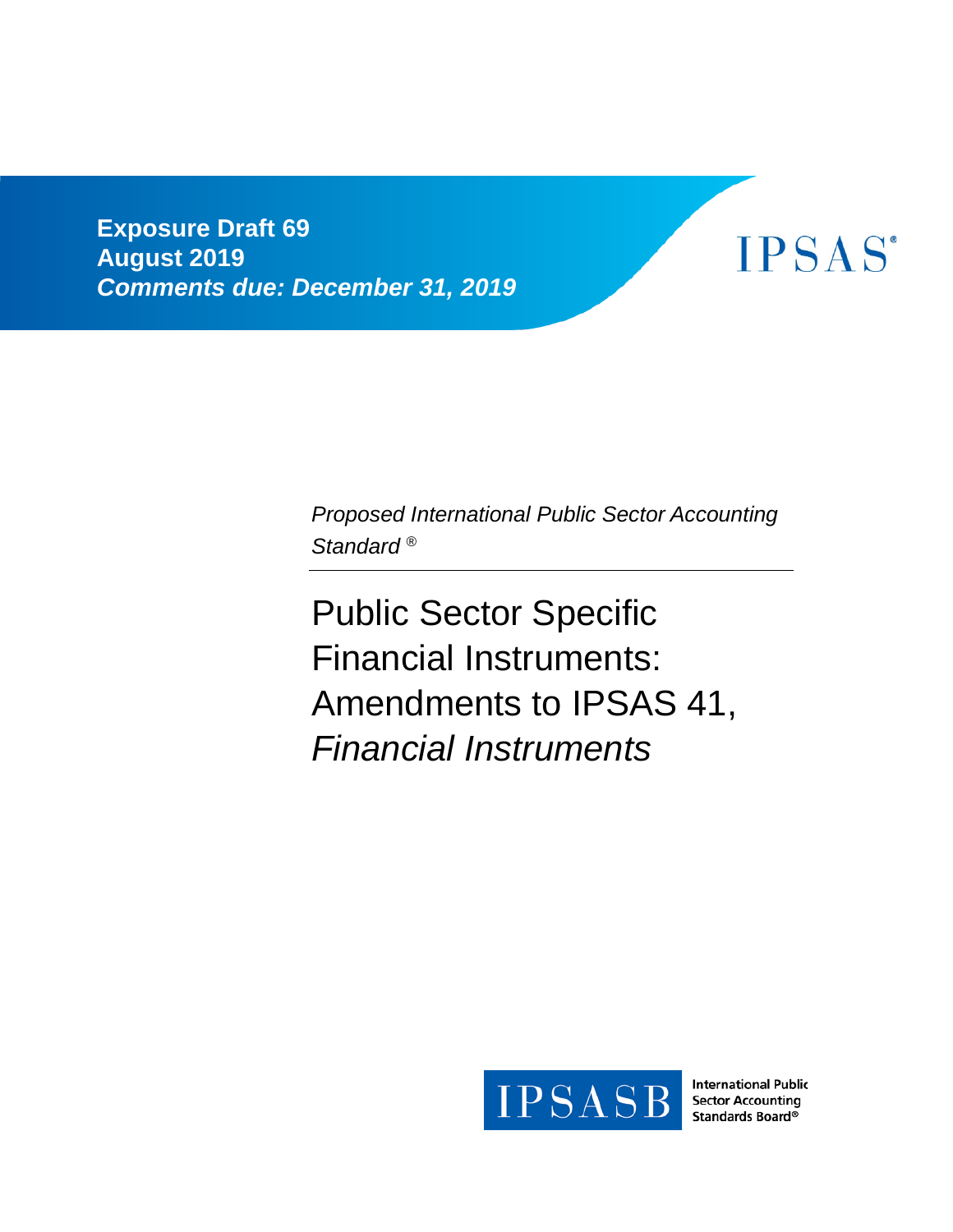

**International Public Sector Accounting** Standards Board®

This document was developed and approved by the International Public Sector Accounting Standards Board® (IPSASB®).

The objective of the IPSASB is to serve the public interest by setting high-quality public sector accounting standards and by facilitating their adoption and implementation, thereby enhancing the quality and consistency of practice throughout the world and strengthening the transparency and accountability of public sector finances.

In meeting this objective the IPSASB sets IPSAS™ and Recommended Practice Guidelines (RPGs) for use by public sector entities, including national, regional, and local governments, and related governmental agencies.

IPSAS relate to the general purpose financial statements (financial statements) and are authoritative. RPGs are pronouncements that provide guidance on good practice in preparing general purpose financial reports (GPFRs) that are not financial statements. Unlike IPSAS RPGs do not establish requirements. Currently all pronouncements relating to GPFRs that are not financial statements are RPGs. RPGs do not provide guidance on the level of assurance (if any) to which information should be subjected.

The structures and processes that support the operations of the IPSASB are facilitated by the International Federation of Accountants® (IFAC®).

Copyright © August 2019 by the International Federation of Accountants (IFAC). For copyright, trademark, and permissions information, please see page 8.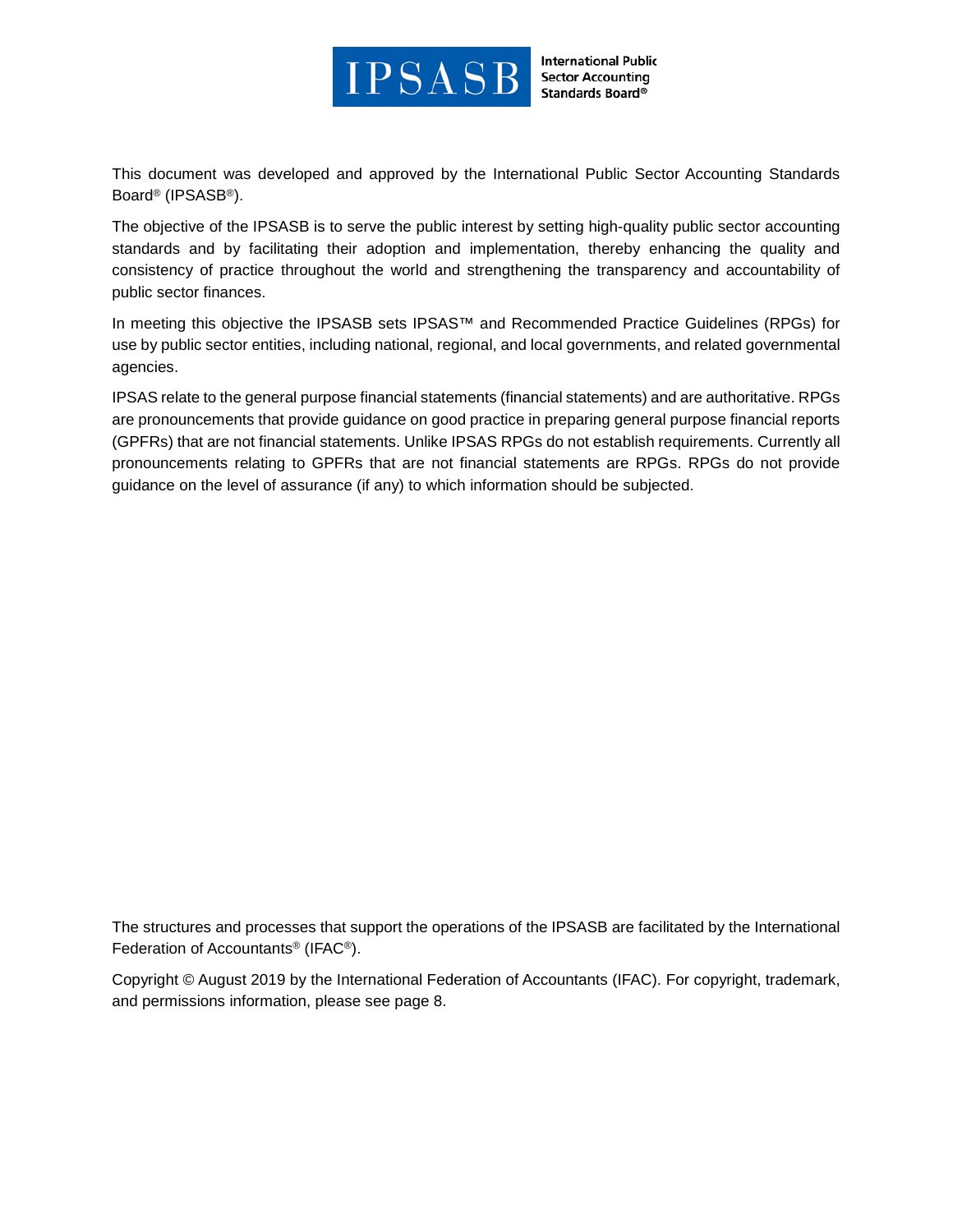# **REQUEST FOR COMMENTS**

This Exposure Draft, *Public Sector Specific Financial Instrument: Amendments to IPSAS 41, Financial Instruments*, was developed and approved by the International Public Sector Accounting Standards Board® (IPSASB®).

The proposals in this Exposure Draft may be modified in light of comments received before being issued in final form. **Comments are requested by December 31, 2019.**

Respondents are asked to submit their comments electronically through the IPSASB website, using the ["Submit a Comment"](https://www.ifac.org/publications-resources/exposure-draft-69-public-sector-financial-instruments-amendments-ipsas-41) link. Please submit comments in both a PDF file and a Word file. Also, please note that first-time users must register to use this feature. All comments will be considered a matter of public record and will ultimately be posted on the website. This publication may be downloaded from the IPSASB website: www.ipsasb.org. The approved text is published in the English language.

#### **Objective of the Exposure Draft**

The objective of this Exposure Draft (ED) is to propose improvements to the relevance, faithful representativeness and comparability of the information that a reporting entity provides in its financial statements about monetary gold, currency in circulation, IMF quota subscriptions and Special Drawing Rights. Following the publication of IPSAS 41, *Financial Instruments*, the IPSASB decided to provide guidance for Public Sector Specific Financial Instruments through amendments to IPSAS 41 proposed in this ED.

#### **Guide for Respondents**

The IPSASB would welcome comments on all matters discussed in this ED. Comments are most helpful if they indicate the specific paragraph or group of paragraphs to which they relate, contain a clear rationale, and, where applicable, suggest alternative wording.

The Specific Matter for Comment requested for the ED is provided below.

#### **Specific Matter for Comment 1:**

Do you agree with the proposed amendments to IPSAS 41, *Financial Instruments*?

If not, what changes would you make to the proposals?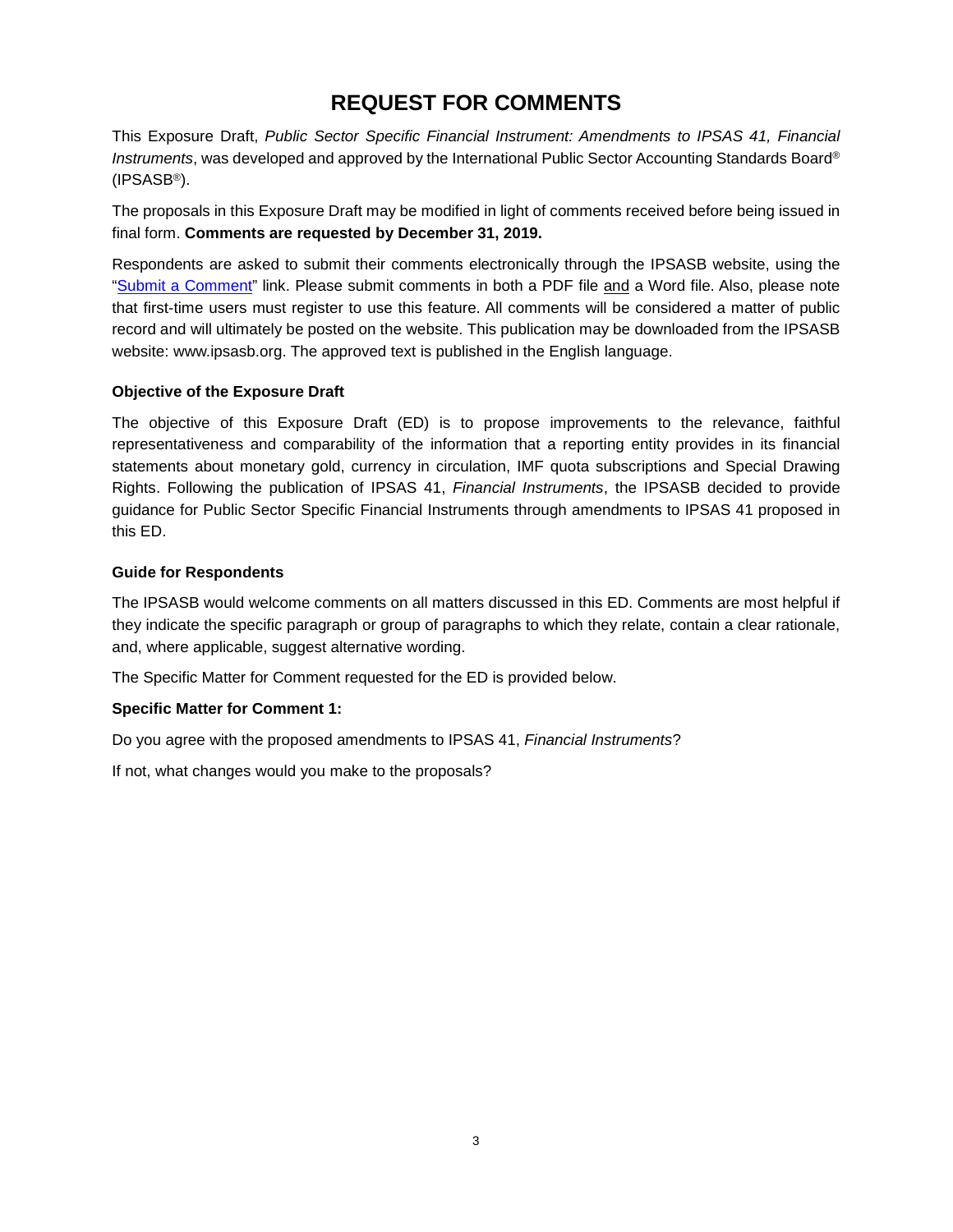# **Amendments to IPSAS 41,** *Financial Instruments*

New text is underlined, and deleted text is struck through.

…

# **Basis for Conclusions**

*This Basis for Conclusions accompanies, but is not part of, IPSAS 41.*

#### **Introduction**

…

- BC3. The IPSASB acknowledges that there are other aspects of financial instruments, insofar as they relate to the public sector, which are not addressed in IFRS 9. The IPSASB has undertaken separate projects on *Public Sector Specific Financial Instruments*, and *Revenue and Nonexchange Expenses,* to address:
	- (a) Certain transactions undertaken by monetary authorities; and
	- (b) Receivables and payables that arise from arrangements that are, in substance, similar to, and have the same economic effect as, financial instruments, but are not contractual in nature.

#### **Public Sector Specific Financial Instruments**

- BC3A. In developing IPSAS 28, *Financial Instruments: Presentation*, IPSAS 29, *Financial Instruments: Recognition and Measurement*, and IPSAS 30, *Financial Instruments: Disclosures*, the IPSASB identified several items which have public sector specific characteristics. The items identified during the initial financial instruments project as "Public Sector Specific Financial Instruments" were:
	- Monetary gold;
	- Special Drawing Rights;
	- International Monetary Fund (IMF) quota subscriptions;
	- Currency in circulation;
	- Statutory receivables / payables;
	- Concessionary loans; and
	- Financial guarantee contracts.
- BC3B. Two public sector specific issues—concessionary loans and financial guarantee contracts issued through non-exchange transactions—were addressed in the application guidance in IPSAS 41. Both instruments meet the definition of a financial instrument. As statutory receivables and payables are not contractual, the IPSASB agreed to address these instruments in a separate project.
- BC3C. The IPSASB agreed to address the remaining issues through a Public Sector Specific Financial Instruments project.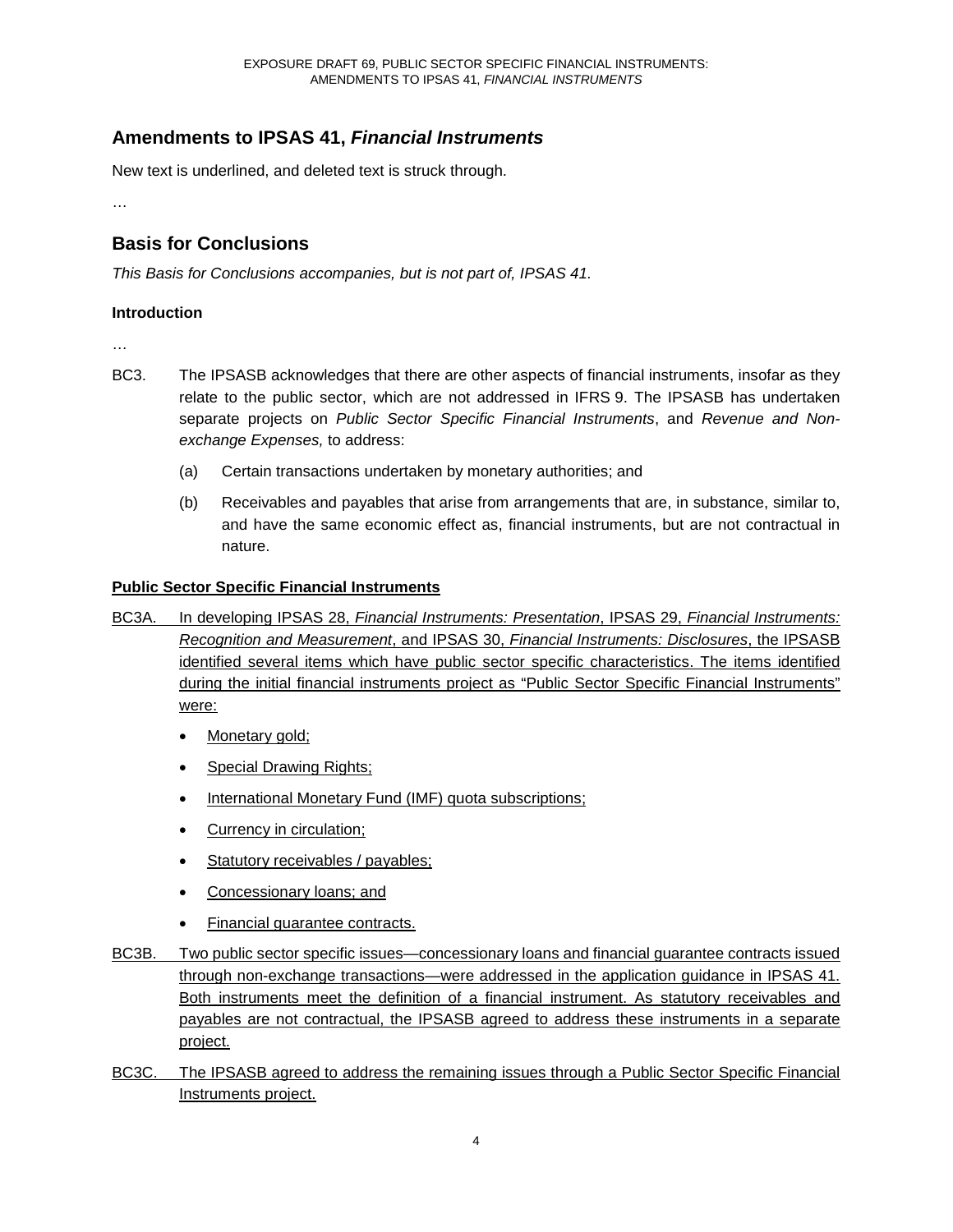- BC3D. In considering responses to its Consultation Paper, *Public Sector Specific Financial Instruments* (issued in July 2016), the IPSASB agreed, where possible, that Public Sector Specific Financial Instruments should be addressed in the current financial instruments standards.
- BC3E. The IPSASB developed additional implementation guidance for monetary gold, currency in circulation and Special Drawing Rights. The IPSASB noted the features of IMF quota subscriptions are consistent with those in Illustrative Example 32 and decided that additional guidance was not required. The IPSASB concluded that the additional illustrative examples and augmented implementation guidance provide appropriate guidance for accounting for these instruments.
- …

# **Gold Bullion**

BC18. Gold bullion does not meet the definition of a financial instrument as defined in IFRS 9. Given the IPSASB proposals in its Public Sector Specific Financial Instruments project related to monetary gold, the IPSASB considered whether this was appropriate. The IPSASB noted that gold bullion has a wider meaning than monetary gold, and for entities that are not monetary authorities, the guidance is appropriate. The IPSASB therefore agreed to include Implementation Guidance B.1. The IPSASB will reconsider this matter when it concludes its Public Sector Specific Financial Instruments project.

# **Monetary Gold**

- BC18A. As part of the Public Sector Financial Instruments project, the IPSASB considered accounting for gold held by monetary authorities as reserve assets that are available to monetary authorities in carrying out their mandates, i.e., monetary gold. Some constituents indicated the scope of IPSAS 41 should be expanded to include monetary gold as it shares several characteristics with a financial asset. For example, monetary gold is:
	- a. Readily convertible into cash;
	- b. Quoted globally in US dollars;
	- c. Easily traded with willing counterparties (durable, divisible and portable);
	- d. Accepted as a form of payment by some central banks; and
	- e. A store of wealth.

Furthermore, monetary gold can be held:

- a. For its contribution to financial capacity because of its ability to be sold in the global liquid gold trading markets; and
- b. For an indeterminate period of time, because it provides confidence in the monetary authority's financial strength and ability to carry out its activities.
- BC18B. In considering the responses to the Consultation Paper, *Public Sector Specific Financial Instruments*, the IPSASB confirmed its view that monetary gold is not a financial instrument. Although monetary gold is highly liquid, there is no contractual right to receive cash or another financial asset.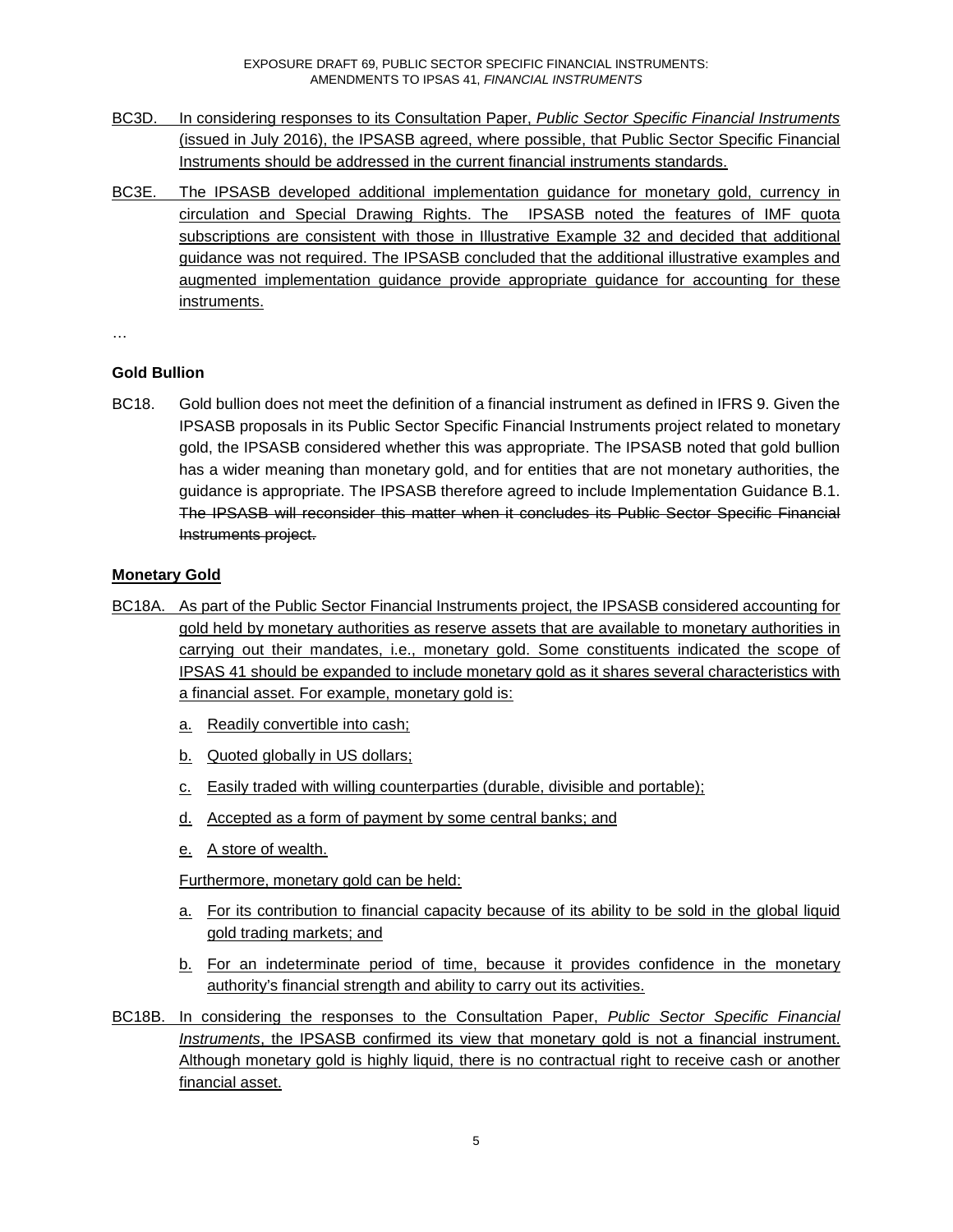- BC18C. The IPSASB also confirmed that the scope of IPSAS 41 should not be expanded. Nevertheless, the IPSASB noted that applying the principles in IPSAS 41 to monetary gold may be appropriate under the hierarchy set out in paragraphs 9–15 of IPSAS 3, *Accounting Policies, Changes in Accounting Estimates and Errors*.
- BC18D. The IPSASB concluded that, while monetary gold shares many characteristics with a financial asset, as noted in paragraph BC18A, the hierarchy set out in IPSAS 3 requires an entity to assess all facts specific to the circumstances related to the holding of monetary gold. Should an entity account for monetary gold using principles consistent with those applied to financial assets, the IPSASB expects all classification and measurement requirements set out in IPSAS 41 to be applied.

…

# **Illustrative Examples**

These examples accompany, but are not part of, IPSAS 41.

…

Example 32—Capital Subscriptions Held with Redemption Features

IE211. In order to participate in and support the activities of International Development Bank A, or similar international organization, Federal Government B invests and acquires a fixed number of subscription rights in International Development Bank A, based on Government B's proportional share of global Gross Domestic Product. Each subscription right costs CU1,000, which provides Government B with the right to put the subscription rights back to Bank A in exchange for the initial amount invested (i.e., CU1,000 per subscription right). International Development Bank A has no obligation to deliver dividends on the subscription rights.

…

# **Implementation Guidance**

This guidance accompanies, but is not part of, IPSAS 41.

…

## **Section B Definitions**

*B.1 Definition of a Financial Instrument: Gold Bullion*

## **Is gold bullion a financial instrument (like cash) or is it a commodity?**

It is a commodity. Although bullion is highly liquid, there is no contractual right to receive cash or another financial asset inherent in bullion.

## *B.1.1 Definition of a Financial Instrument: Monetary Gold*

## **Is monetary gold a financial instrument (like cash)?**

No. Similar to gold bullion, monetary gold is not a financial instrument as there is no contractual right to receive cash or another financial asset inherent in the item. However, given that monetary gold has many of the characteristics of a financial asset, applying the principles set out in IPSAS 41 is generally appropriate under the hierarchy set out in paragraphs 9–15 of IPSAS 3, *Accounting Policies, Changes in Accounting*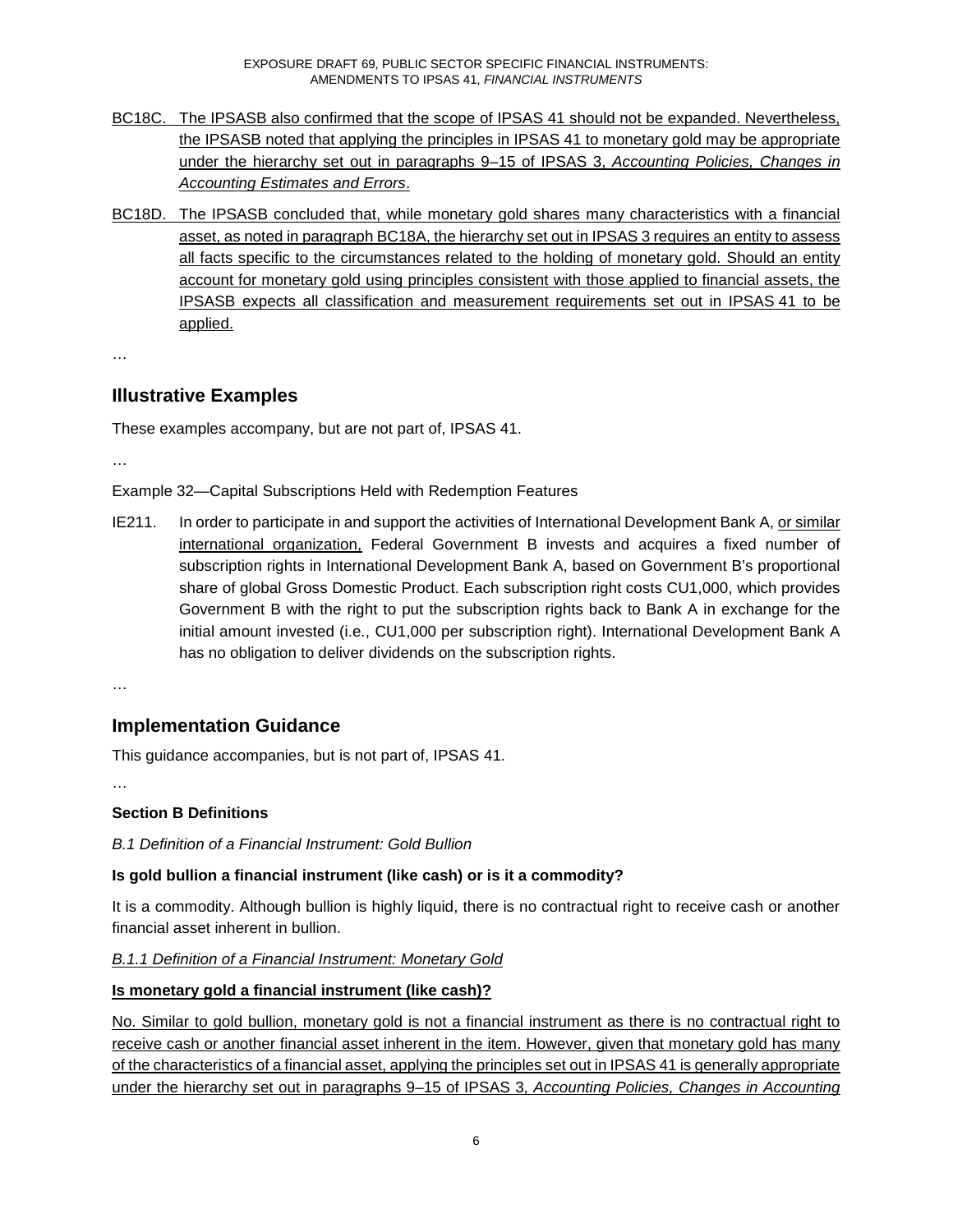*Estimates and Errors*. It may however be appropriate for an entity to consider other IPSAS depending on the facts and circumstances related to its holding of monetary gold.

## *B.1.2 Public Sector Specific Financial Instruments*

#### *B.1.2.1 Definition of a Financial Instrument: Currency Issued as Legal Tender*

#### **Does issuing currency as legal tender create a financial liability for the issuer?**

It depends. Currency derives its value, in part, through the statutory arrangement established between the issuer and the holder of the currency whereby currency is accepted as a medium of exchange and is recognized legally as a valid form of payment. In some jurisdictions, this statutory arrangement further obligates the issuer to exchange currency when it is presented by holders and may explicitly indicate that currency is a charge on government assets.

For the purposes of this Standard, an entity considers the substance rather than the legal form of an arrangement in determining whether there is a contractual obligation to deliver cash. Contracts are evidenced by the following:

- Willing parties entering into an arrangement;
- The terms of the contract create rights and obligations for the parties to the contract; and
- The remedy for non-performance is enforceable by law.

When laws and regulations or similar requirements enforceable by law, such as a banking act, set out the requirements and responsibilities of an entity to exchange outstanding currency, a "contract" exists for the purposes of this Standard. A financial liability is created when an entity issues currency to the counterparty as, at this point, two willing parties have agreed to the terms of the arrangement. Prior to currency being issued, there is no transaction between willing parties. Unissued currency does not meet the definition of a financial instrument. An entity applies paragraph 13 of IPSAS 12, *Inventories,* in accounting for any unissued currency.

#### *B.1.2.2 Definition of a Financial Instrument: Special Drawing Rights (SDR) Holdings*

## **Do Special Drawing Rights Holdings (SDR) meet the definition of a financial asset?**

Yes. SDR holdings represent a claim on the currencies of members of the International Monetary Fund (IMF). SDR's can be used in transactions with the IMF or can be exchanged between participants of the IMF's SDR Department. Liquidity is guaranteed by a mechanism requiring participants to deliver cash in exchange for SDRs. Accordingly, SDR holdings are regarded as a financial asset.

#### *B.1.2.3 Definition of a Financial Instrument: Special Drawing Rights (SDR) Allocations*

## **Do Special Drawing Rights Allocations meet the definition of a financial liability?**

Yes. SDR allocations represent the obligation assumed when SDR holdings are distributed to members. IMF members must stand ready to provide currency holdings up to the amount of their SDR allocation. This represents a contractual obligation to deliver cash. Accordingly, SDR allocations are regarded as a financial liability.

…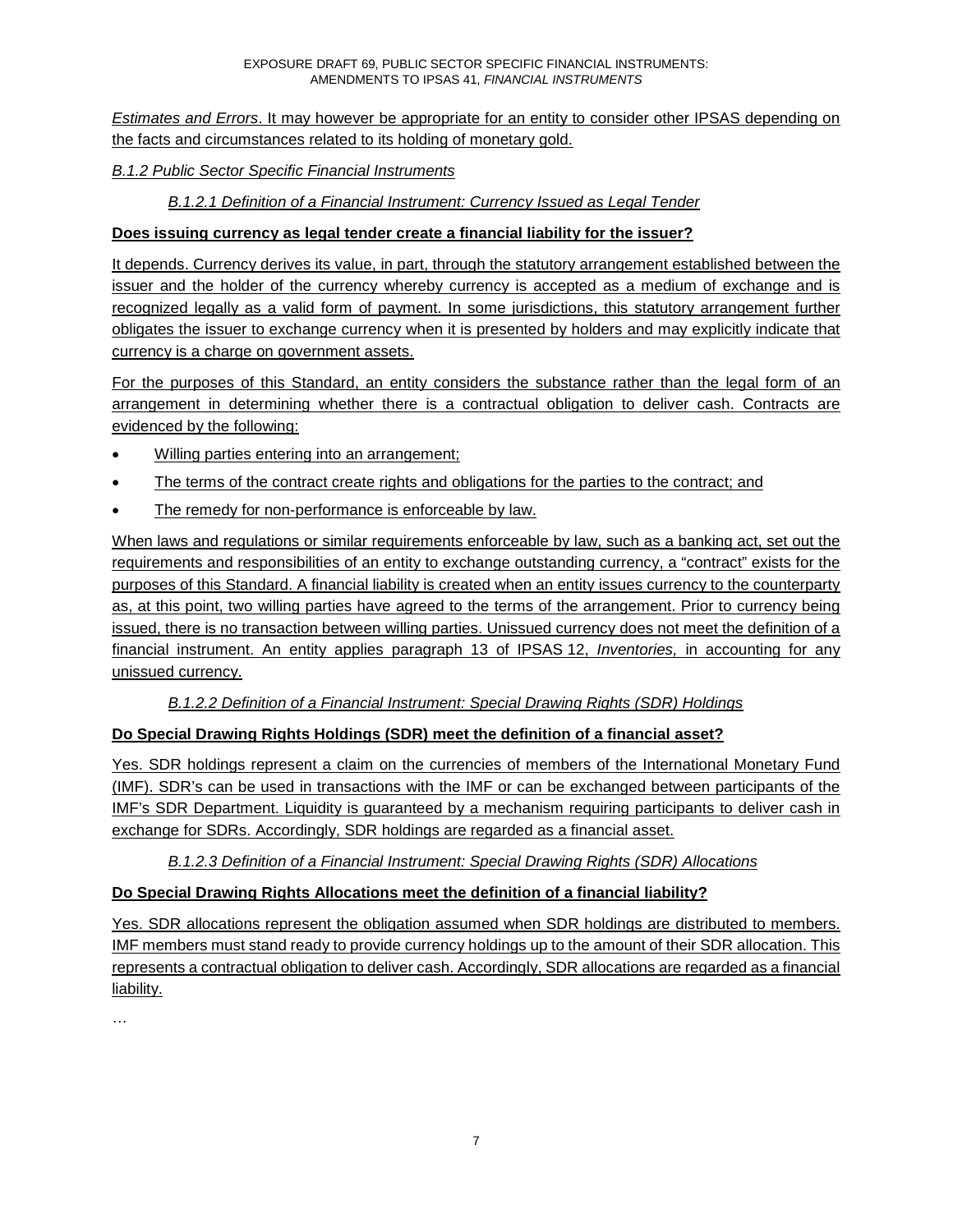International Public Sector Accounting Standards, Exposure Drafts, Consultation Papers, Recommended Practice Guidelines, and other IPSASB publications are published by, and copyright of, IFAC.

The IPSASB and IFAC do not accept responsibility for loss caused to any person who acts or refrains from acting in reliance on the material in this publication, whether such loss is caused by negligence or otherwise.

The 'International Public Sector Accounting Standards Board', 'International Public Sector Accounting Standards', 'Recommended Practice Guidelines', 'International Federation of Accountants', 'IPSASB', 'IPSAS', 'RPG', 'IFAC', the IPSASB logo, and IFAC logo are trademarks of IFAC, or registered trademarks and service marks of IFAC in the US and other countries.

Copyright © August 2019 by the International Federation of Accountants (IFAC). All rights reserved. Permission is granted to make copies of this work to achieve maximum exposure and feedback provided that each copy bears the following credit line: "*Copyright © August 2019 by the International Federation of Accountants (IFAC). All rights reserved. Used with permission of IFAC. Permission is granted to make copies of this work to achieve maximum exposure and feedback*."